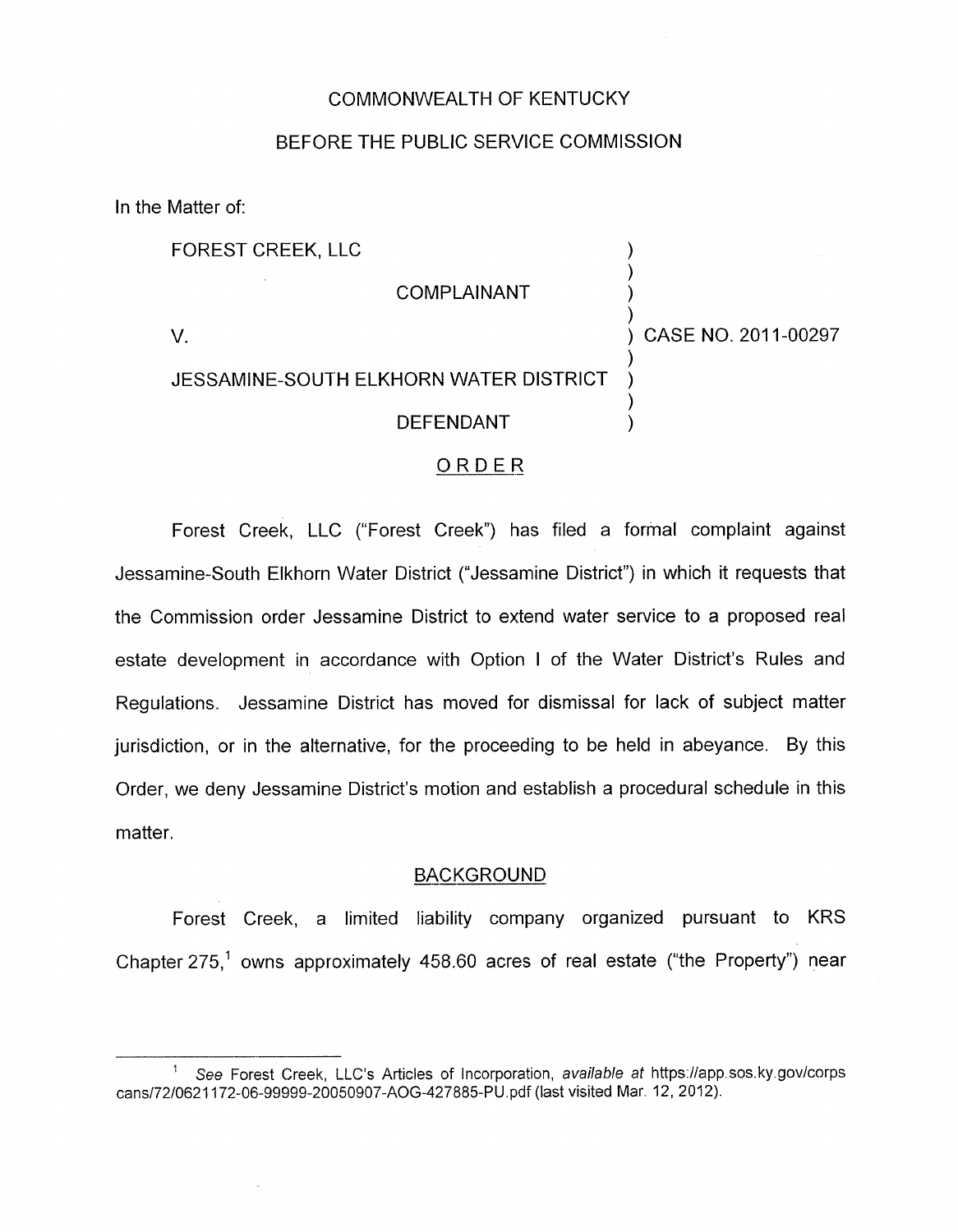Murphy's Lane and US Highway 68 in Jessamine County, Kentucky. Forest Creek proposes to build 661 residential homes and a golf course on the Property.

I

Jessamine District, a water district organized pursuant to KRS Chapter 74, owns and operates facilities used in connection with the distribution and furnishing of water for compensation to 2,584 customers in Jessamine County, Kentucky.<sup>2</sup> It is a utility subject to Commission jurisdiction. $3$  Its territory includes the area in which the Property lies.

Jessamine District has filed with the Commission rules and regulations that govern its provision of water service. Rule 26 addresses the extension of water distribution mains and provides two options for extensions of service. Option I provides that extensions will be made in accordance with Commission regulations. Commission regulations require that an applicant desiring an extension to a proposed real estate development pay to a water utility the entire cost of the extension and that the water utility refund to the applicant over a IO-year period a sum equal to the cost of 50 feet of the extension for each new customer connected to the extension.<sup>4</sup> Option II provides that an applicant may construct and donate to Jessamine District a water main extension as a contribution in aid of construction. Any extension made under Option I1 is ineligible for refunds.

*Annual Report of Jessamine-South Elkhorn Water District to the Public Service Commission <sup>2</sup> for the Year Ending December 31, 2010* at 5,27.

KRS 278.010(3)(d)

<sup>807</sup> KAR 5:066, Section 11(3).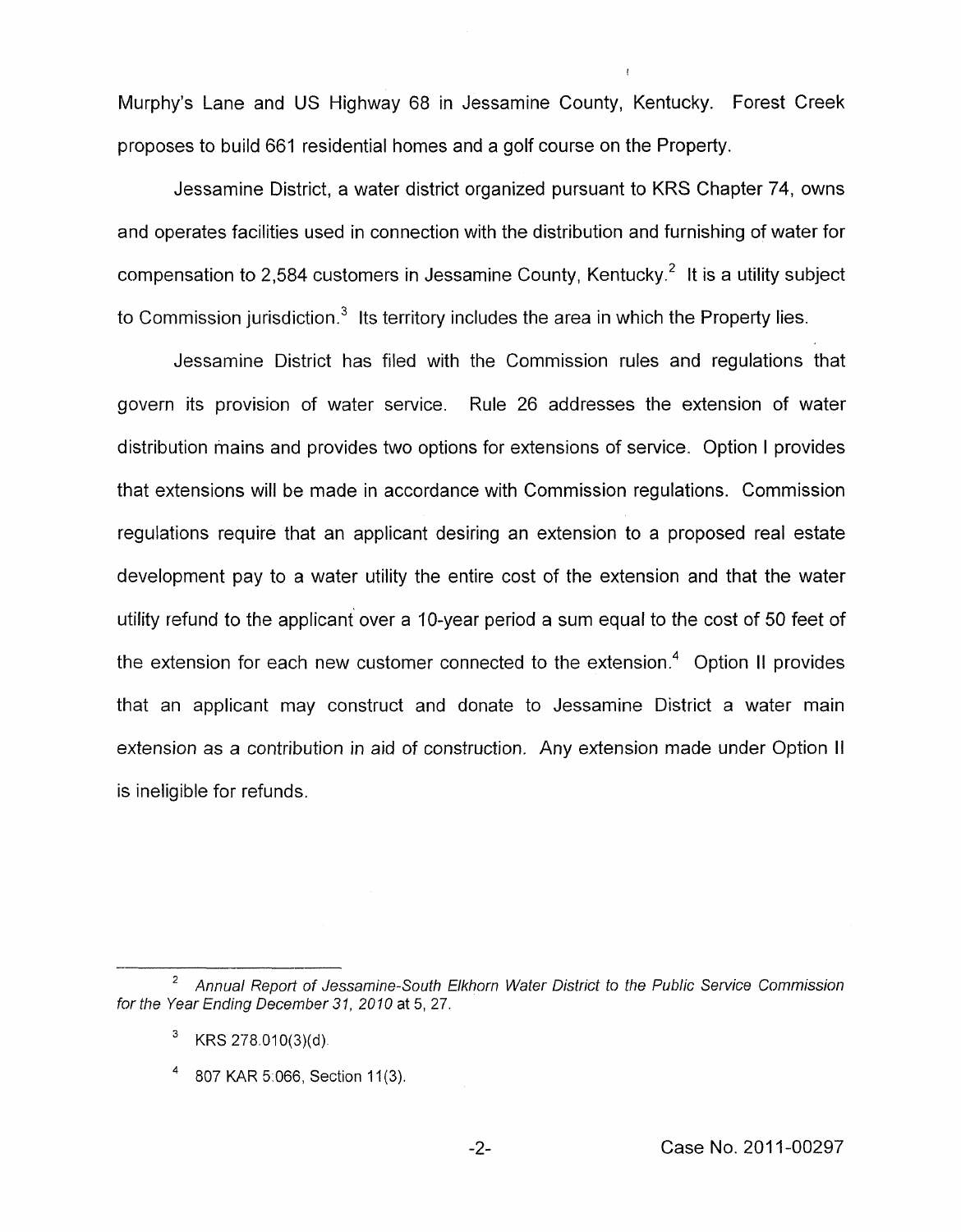On April 27, 2007, Forest Creek, through its representative, requested that Jessamine District extend water service to the Property.<sup>5</sup> In its request for extension, Forest Creek elected to proceed under Option **11.** On May 2, 2007, Forest Creek, through its representative, executed an "Interim Water Service Agreement'' with Jessamine District<sup>6</sup> that incorporated the terms of the Jessamine District's Rules and Regulations and "Extension Policy Procedure." $7$ 

Over the next three years, Forest Creek and Jessamine District discussed the preparation of engineering plans and designs for water service to the Property, but apparently were unable to agree on several issues related to the proposed extension's design and construction. On August 11, 2010, Forest Creek submitted a request to Jessamine District to proceed with the proposed extension of service under Option <sup>I</sup> rather than Option II of Jessamine District's Rules and Regulations.<sup>8</sup> On December 1, 2010. Jessamine District's Board of Commissioners voted to refuse Forest Creek's request and to petition the Jessamine Circuit Court for a declaration of Jessamine District's rights under the Interim Water Service Agreement.<sup>9</sup>

On December 17, 2010, Jessamine District filed a Petition for Declaration of Rights in Jessamine Circuit Court. In its Petition, it requested a judgment that the

Forest Creek's Complaint at **1** 4. See also Petition for Declaration of Rights at **1** 4, **5**  Jessamine-South Elkhorn Wafer Dist. *v"* Forest Creek, *LLC,* No. 2010-Cl-001394 (Jessamine Cir. Ct. Ky. filed Dec. 17, 2010) (hereinafter "Petition for Declaration").

<sup>&</sup>lt;sup>6</sup> Petition for Declaration at ¶¶ 5-6.

Jessamine District's "Extension Policy Procedure" imposes several conditions and fees upon applicants requesting water service. See Petition for Declaration, Exhibit C. It has not been filed with the Commission nor has it been incorporated into Jessamine District's filed rate schedules. No requirement or fee set forth in the Extension Policy Procedure is found in Jessamine District's filed rate schedules. 7

<sup>&</sup>lt;sup>8</sup> Petition for Declaration at ¶ 12.

<sup>9</sup> Id. at **7** 17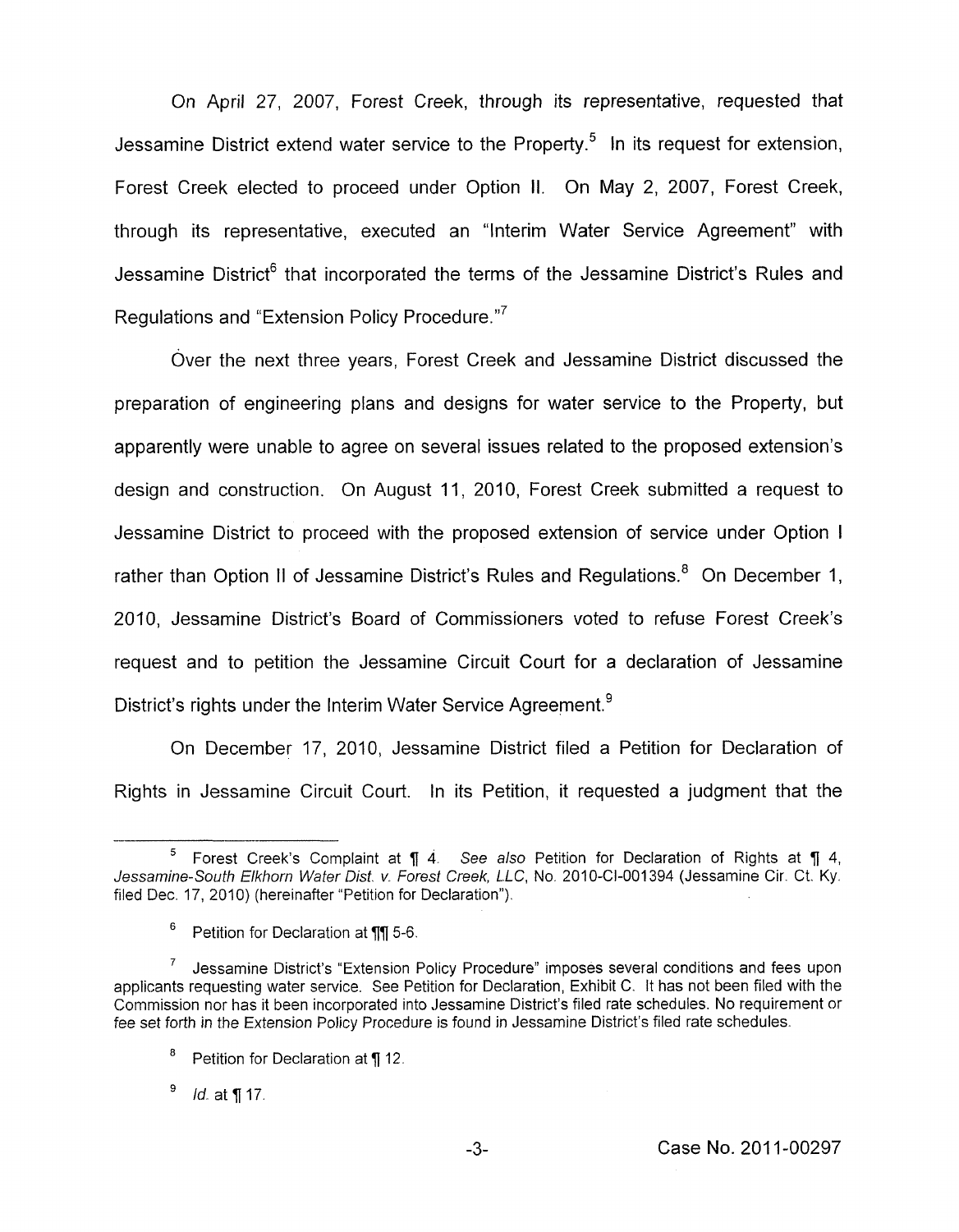Interim Water Service Agreement with Forest Creek is enforceable and that any extension of water service to the Property must proceed under Option I1 of Rule 26 of Jessamine District's Rules and Regulations. It asserted that the Interim Water Service Agreement prohibits Forest Creek from unilaterally changing the selected extension option and that Forest Creek "is required to proceed under Option II."<sup>10</sup>

On February 1, 2011, Forest Creek filed its Answer and Counterclaim. In its Counterclaim, Forest Creek requested a judgment holding that Jessamine District must extend water service to Forest Creek's property under Option I; a determination that the fees Jessamine District assessed to Forest Creek in connection with Forest Creek's application for extension of water service were improper and unlawful; a refund of all fees that Jessamine District assessed to Forest Creek in connection with Forest Creek's application for extension of water service; and an order directing that a third party engineer be appointed to review all plans regarding the extension of service to Forest Creek's real estate development and that Jessamine District's engineer be prohibited from engaging in any review of the proposed extension.<sup>11</sup>

On June 23, 2011, the Commission moved to intervene in the action before Jessamine Circuit Court and sought dismissal of the action on the grounds that it involved issues within the Commission's exclusive jurisdiction.<sup>12</sup> After a hearing in the

 $10$  *Id.* 

<sup>&</sup>lt;sup>11</sup> Forest Creek's Answer and Counterclaim at 10, Jessamine-South Elkhorn Water Dist. v. *Forest Creek, LLC, No. 2010-CI-001394 (Jessamine Cir. Ct. Ky. filed Feb. 1, 2011).* 

<sup>&</sup>lt;sup>12</sup> Public Service Commission of Kentucky's Motion to Intervene at ¶ 12 *Jessamine-South Elkhorn Water Dist. v. forest Creek, LLC,* No. 2010-Cl-001394 (Jessamine Cir. Ct. Ky. filed June 23,  $2011$ ).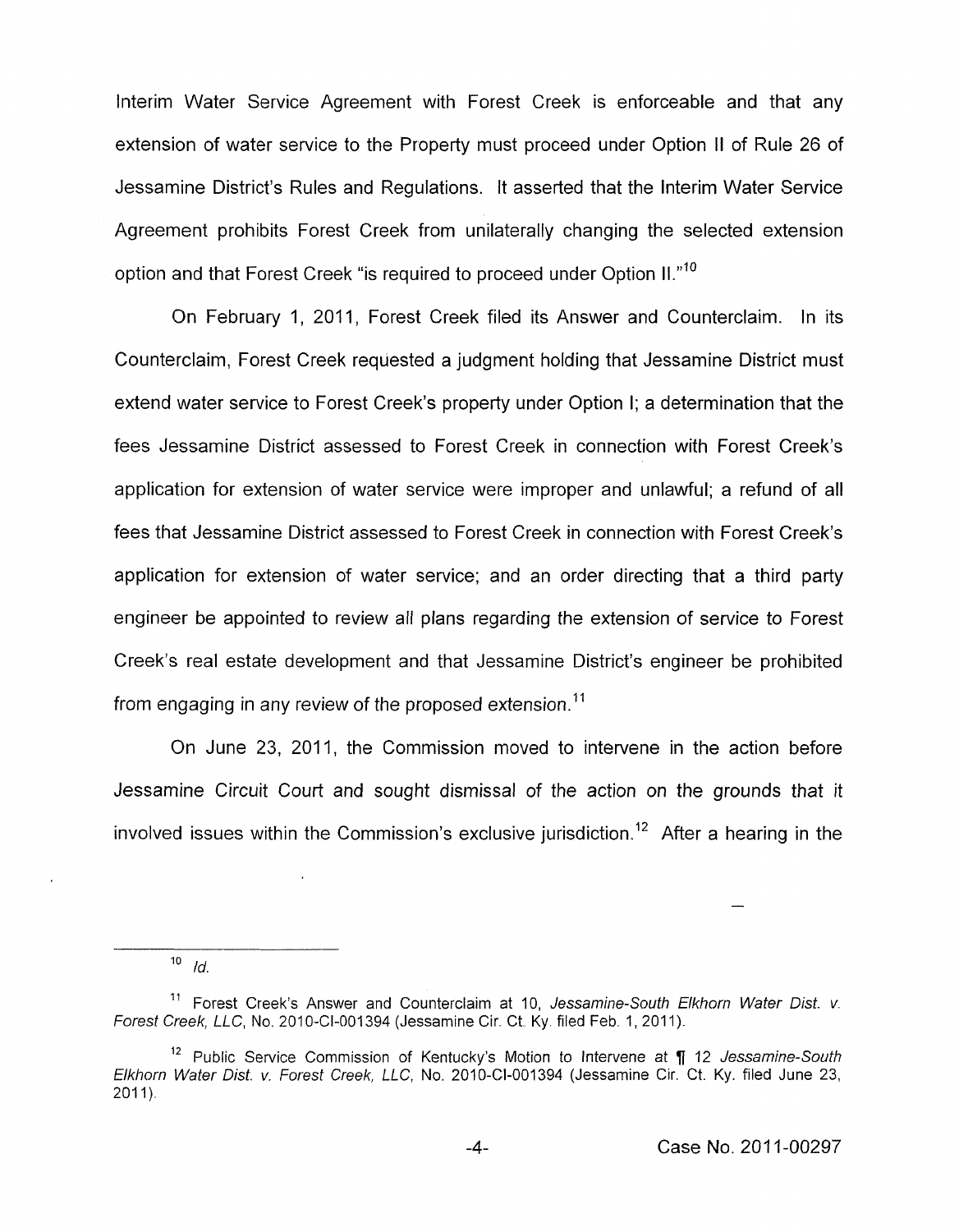matter,<sup>13</sup> Jessamine Circuit Court granted the Commission's motion to intervene.<sup>14</sup> On August 24, 2011, Jessamine Circuit Court dismissed Jessamine District's Petition for Declaration of Rights.<sup>15</sup> Jessamine District has appealed this Order to the Kentucky Court of Appeals.<sup>16</sup>

#### PROCEDURE

On August 5, 2011, Forest Creek filed with the Commission a formal complaint against Jessamine District. In its Complaint, it alleged that Jessamine District arbitrarily and capriciously refused to provide water service to the Property and requested that Commission order Jessamine District to extend water service to the Property under Option I of the Water District's Rules and Regulations.<sup>17</sup>

On September 19, 2011, Jessamine District filed its Answer in which it denied acting in an arbitrary or capricious manner and asserted that the Commission lacked jurisdiction to consider the Complaint and that Forest Creek had waived its right to bring any complaint before the Commission.

With its Answer, Jessamine District also filed a motion to hold this proceeding in abeyance pending a final decision on its appeal of Jessamine Circuit Court's dismissal of its Petition for Declaration of Rights. On September 28, 2011, Forest Creek filed a reply in opposition to this motion. On October 7, 2011, Jessamine District responded to

<sup>17</sup> Forest Creek's Complaint at **11** 7-9 and 11.

<sup>&</sup>lt;sup>13</sup> The Court heard the Commission's Motion to Intervene and Motion to Dismiss on July 28, 201 1 **<sup>I</sup>**

**l4** *Jessamine-Soufh Elkhorn Water Dist. v. Forest Creek, LLC,* No. 2010-CI-001394 (Jessamine Cir. Ct. Ky. Aug. 15, 2011).

<sup>&</sup>lt;sup>15</sup> Jessamine-South Elkhorn Water Dist. v. Forest Creek, LLC, No. 2010-CI-001394 (Jessamine Cir. Ct. Ky. Aug. 24, 2011).

<sup>&</sup>lt;sup>16</sup> Jessamine-South Elkhorn Water Dist. v. Forest Creek, LLC, No. 2011-CA-001714 (Ky. Ct. App. Nov. 30, 2011).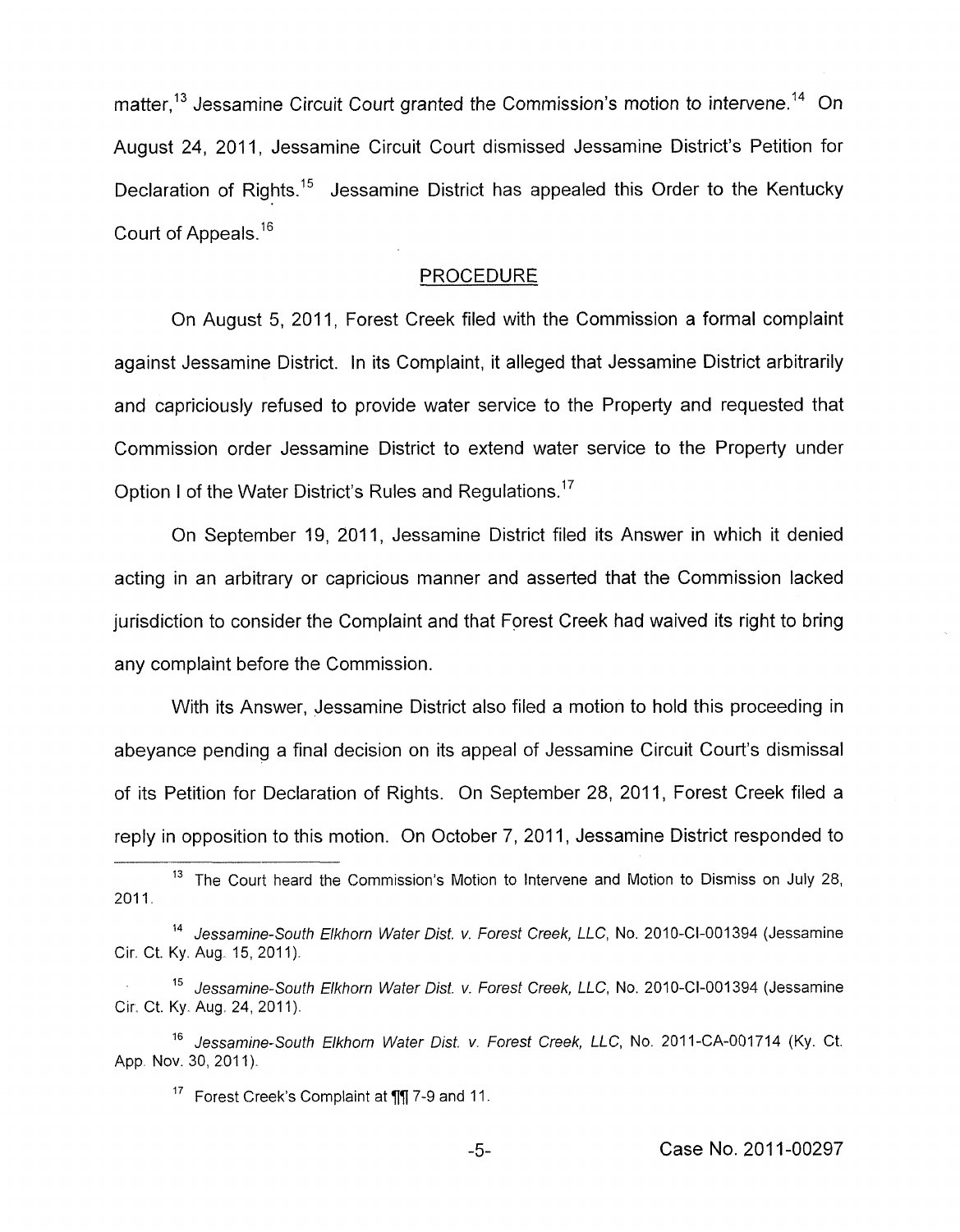the reply and moved for dismissal of the Complaint for lack of jurisdiction. Forest Creek responded to the motion to dismiss on October 20, 2011.

#### **DISCUSSION**

Jessamine District's motions present the following issues: (1) Does the Forest Creek's Complaint involve an issue of utility rates or service and thus a matter within the Commission's jurisdiction? (2) If the Commission has jurisdiction over the issues alleged in the Complaint, should the Commission delay its review of the Complaint until appellate review of the dismissal of Jessamine District's action for declaration of rights is completed?

As to the first issue, Jessamine District argues that its dispute with Forest Creek involves the interpretation of the Interim Water Service Agreement, does not involve an issue of utility rates or service, and is therefore outside the Commission's jurisdiction. The Commission, it argues, has no jurisdiction over matters of contract interpretation where rates and service are not directly affected. It asserts that the dispute before the Commission centers upon the expenses that Forest Creek must pay under the Agreement and Jessamine District's review of Forest Creek's water extension plan and does not involve any rate that Jessamine District assesses. It notes that Forest Creek is not currently a customer of Jessamine District and that any expense or cost that a real estate subdivision developer incurs for the extension of a water main is not a rate.

The Commission's jurisdiction over complaints related to utility rates and service is clearly established. KRS 278.260(1) provides that the Commission "shall have original jurisdiction over complaints as to rates and service." KRS 278.280(3) provides:

> Any person or group of persons may come before the commission and by petition ask that any utility subject to its

> > -6- Case No. 201 1-00297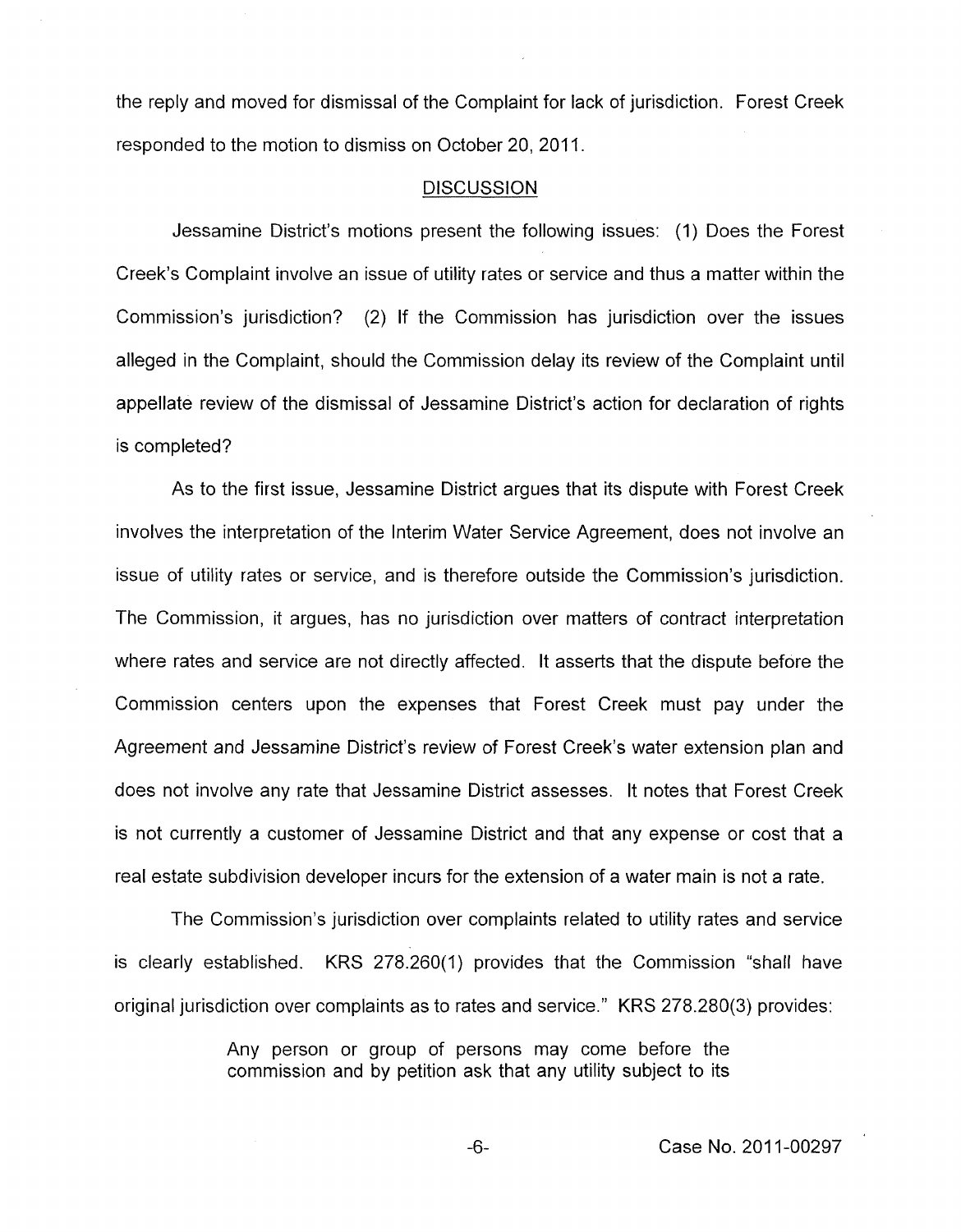jurisdiction be compelled to make any reasonable extension.<br>The commission shall hear and determine the The commission shall hear and determine the reasonableness of the extension, and sustain or deny the petition in whole or in part.

In *Srnifh v. Southern Bell Tel. Co.,* 268 Ky. 421 , 104 S.W. 2d 961, 963 (Ky.l937), a case decided shortly after the Commission's creation, the Kentucky Court of Appeals addressed a suit that a public official brought in circuit court to require a utility to furnish a certain type of service. Finding that the circuit court lacked jurisdiction over the matter, the Court declared that "the primary jurisdiction and authority to fix rates, establish reasonable regulation of service, and to alter and make changes to said regulations and to make investigation as to any change in service . . . is exclusively and primarily in the Commission . . . . **,118** 

As used in KRS Chapter 278, "service" includes the extension of utility service and the rules governing such extensions. KRS 278.010(13) broadly defines "service" to include "any practice or requirement in any way relating *to* the service of any utility." The Commission's regulation<sup>19</sup> regarding extension of water mains to real estate subdivisions refers to KRS 278.280(2), which authorizes the Commission to "prescribe rules for the performance of any service or the furnishing of any commodity of the character furnished or supplied by the utility.''

*See also Carr v. Cincinnafi Bell, lnc.,* 651 S.W.2d 126, 128 (Ky. 1983) (complaints "to do with the type and quality of service" are within the Commission's exclusive jurisdiction); *Bees Old Reliable Shows, Inc. v. Kentucky Power* Co., 334 S.W.2d 765 (Ky. 1960) ("the Public Service Commission has jurisdiction over questions concerning rates and services generally"). 18

<sup>&</sup>lt;sup>19</sup> 807 KAR 5:066 provides:

NECESSITY, FUNCTION, AND CONFORMITY: KRS 278.280(2) provides that the Public Service Commission (hereinafter referred to as "commission") shall prescribe rules for the performance of any service or the furnishing of any commodity by the utility. This administrative regulation establishes general rules which apply to water utilities.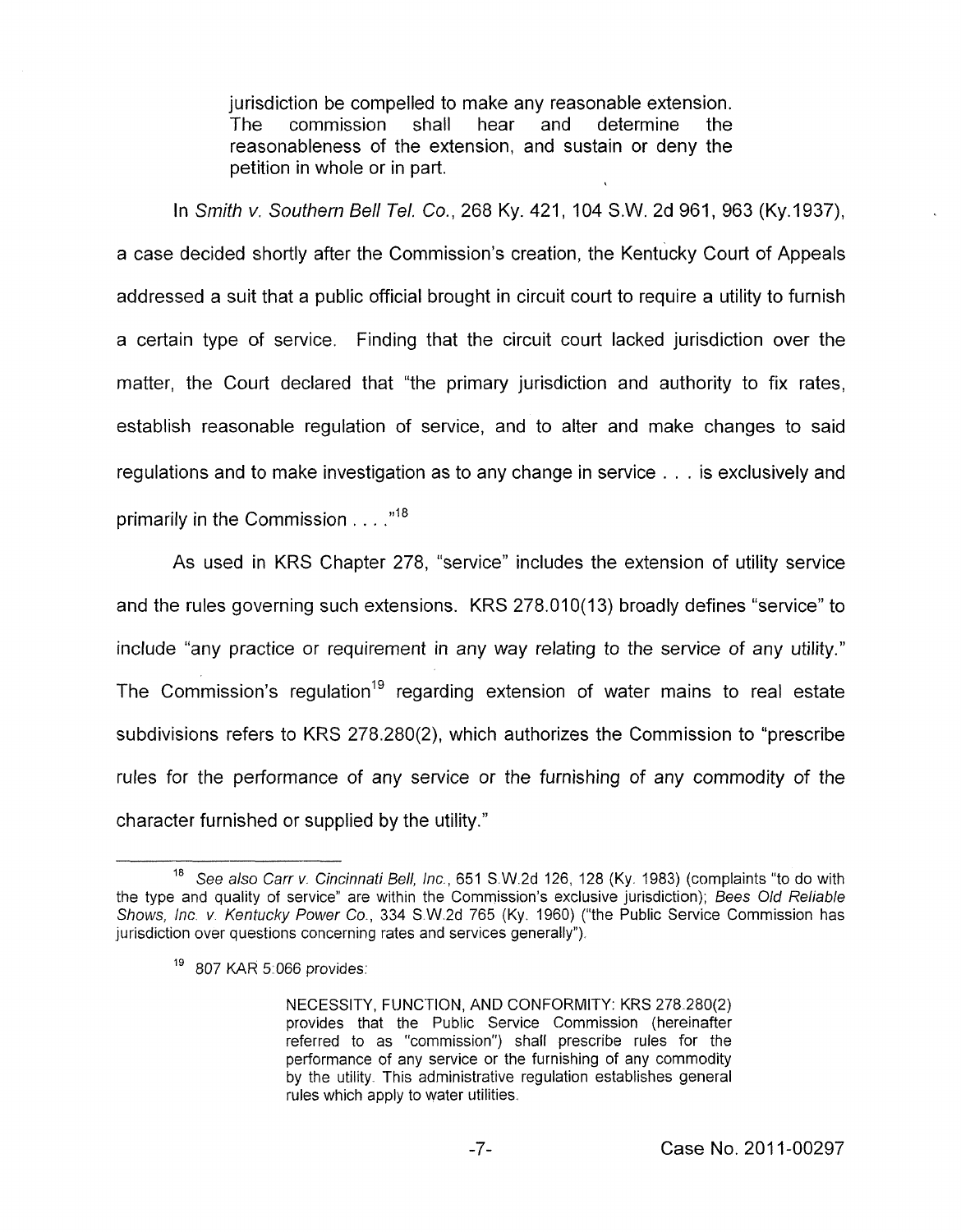On its face, Forest Creek's complaint involves matters within the Commission's jurisdiction. It involves procedures for the design and construction of water main extensions and for the allocation and payment of the cost of such extensions. The ultimate relief sought is an extension of water service to an area within Jessamine District's territory where service facilities are allegedly inadequate.

Moreover, the Interim Water Service Agreement clearly relates to the provision of utility service. It sets out fees that Forest Creek must pay as a condition for obtaining the extension of service. It provides the procedures for which the plans for the proposed water main extension will be reviewed, defines Forest Creek's responsibilities and obligations during all phases of the extension and upon completion of the main extension, and establishes general design specifications for the water main extension. It further addresses Forest Creek's right to any refunds from the cost of the water main extension.

The Commission does not accept Jessamine District's premise that the Complaint merely involves an issue of contract interpretation. To the extent that the Interim Water Service Agreement sets forth any conditions for the provision of water service, KRS 278. I60 and 807 KAR 5:011, Section 13, require that it be filed with the Commission or its terms and provisions be set forth in Jessamine District's filed rate schedules and rules. Our initial review of the Interim Water Service Agreement suggests that it contains terms and provisions that are not set forth in Jessamine District's filed rate schedules or rules. Hence, one issue to be examined is Jessamine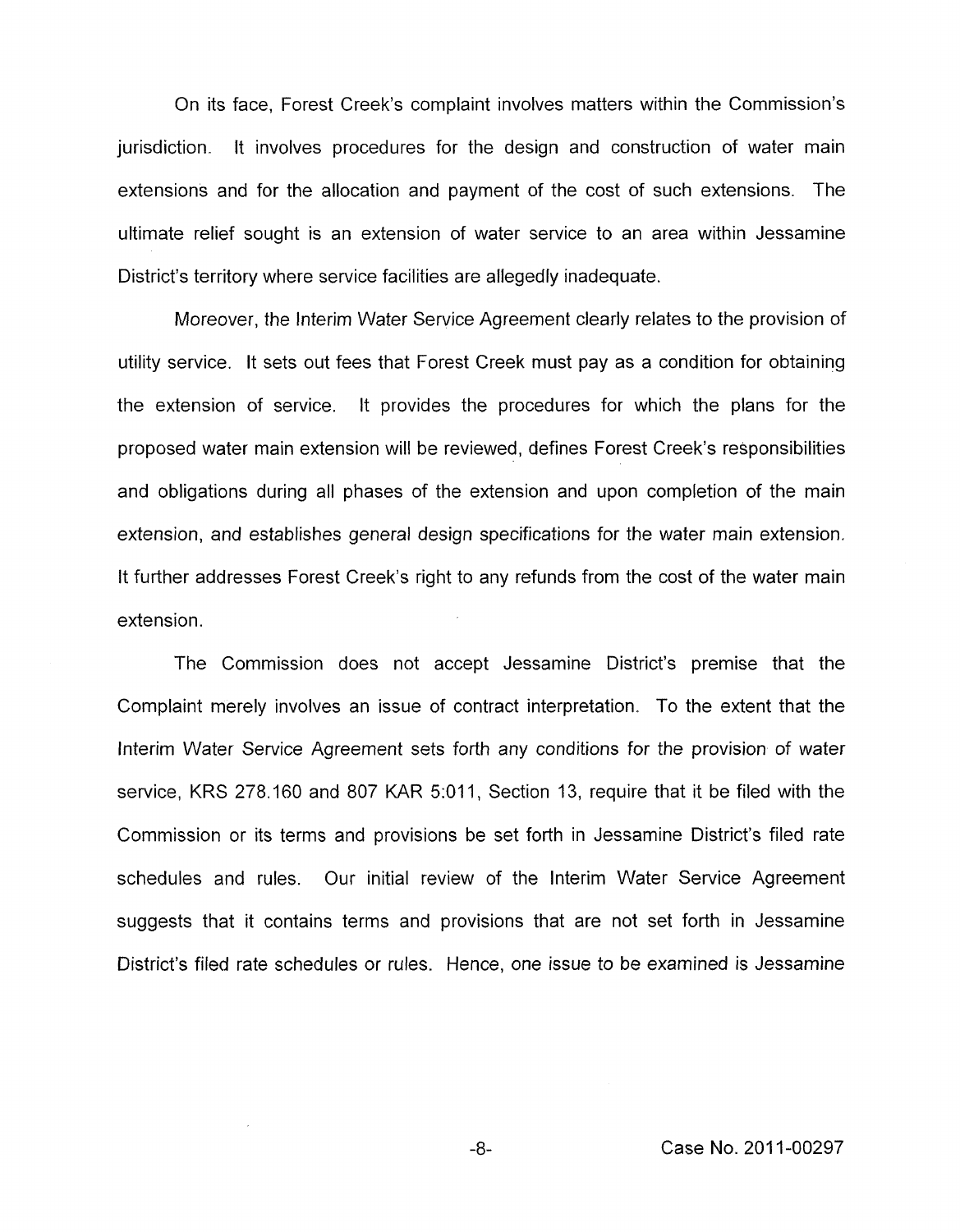District's compliance with the provisions of KRS Chapter 278. involves the Commission's statutory role as the enforcer of KRS Chapter  $278$ .<sup>20</sup> This issue clearly

The Complaint also requires the Commission to examine and determine the reasonableness of conditions for the provision of service that Jessamine District has not previously placed before us. Jessamine District's authority to require an applicant for a water main extension to enter an Interim Water Service Agreement relies heavily upon Rule 26. Rule 26, however, does not address several key points. It does not address an applicant's right to revoke or change its election. It does not provide a time period for which an election remains effective or state the conditions, if any, under which an election may be withdrawn, revoked or changed. Rule 26 does not expressly prohibit an applicant from revoking or changing its election. It does not list or identify the procedures and requirements that are associated with each option. It does not specify the contents of any standard contract, form, or other document that must be executed when making the election. There is no standardized contract or agreement for water main extension or other standardized form related to a water main extension within Jessamine District's filed tariff.

KRS 278.260(1) requires the Commission to investigate any rule or regulation of a utility that affects or relates to any utility rate or service. If, after a hearing, the Commission finds the rule or regulation is "unjust, unreasonable, unsafe, improper, inadequate or insufficient", the Commission must "determine the just, reasonable, safe, proper, adequate or sufficient rules, regulations, practices, . . . or methods to be

 $^{20}$  KRS 278 040(1).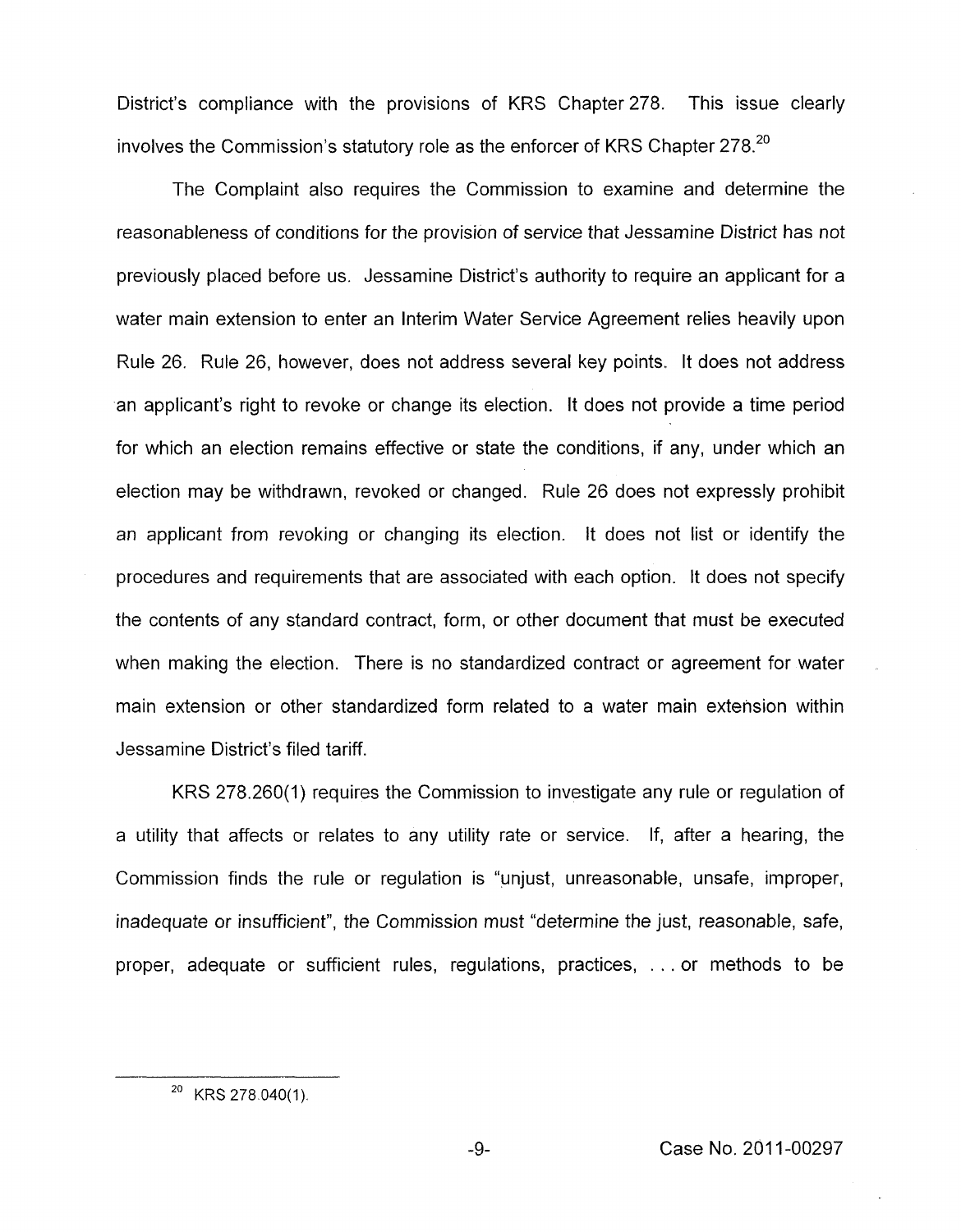observed, furnished, . . . enforced or employed" and to fix the same by order, rule or regulation. $21$ 

By requiring the Commission to consider and decide such questions, the General Assembly sought to ensure that interpretations affecting utility rates and service are uniformly and consistently applied to all public utilities and their customers. The Court in *Smith v. Southern Bell Tel.* Co. noted as much:

> The Public Service Commission is an administrative agency set up and appointed by law for the purpose of hearing the facts and establishing reasonable rules, rates, and services to the public in order to secure conformity of services and rates affecting all classes of customers, because for this burden to fall exclusively on the courts and to give the courts the primary and exclusive jurisdiction to pass upon the reasonableness of the rules, services, rates, schedules, practices, etc., of the telephone and telegraph companies, would lead to confusion and uncertainty, because the result might be that one court would say that certain rules and regulations are unreasonable, and another court might regard the same rules reasonable; consequently, a subscriber of the same class in one locality might obtain one' kind of service and the same service be denied a subscriber at another place. $22$

Assuming *arguendo* that the sole question that the Complaint presents is one of contract interpretation, we find no merit in Jessamine District's contention that the Commission lacks the authority to make such interpretation. Kentucky courts have held that the Commission's authority to consider a complaint regarding utility rates and service "includes the authority to adjudicate private contractual rights involving utility

 $21$  KRS 278.280(1).

*Smith* at 961. *See also Grindsted Products, Inc. v. Kansas City Power* & *Light Co.,* 901 P.2d *22*  20 (Kan. Ct. App. 1995) (holding that a regulatory commission should first interpret a utility regulation or tariff provision before a court considers the question).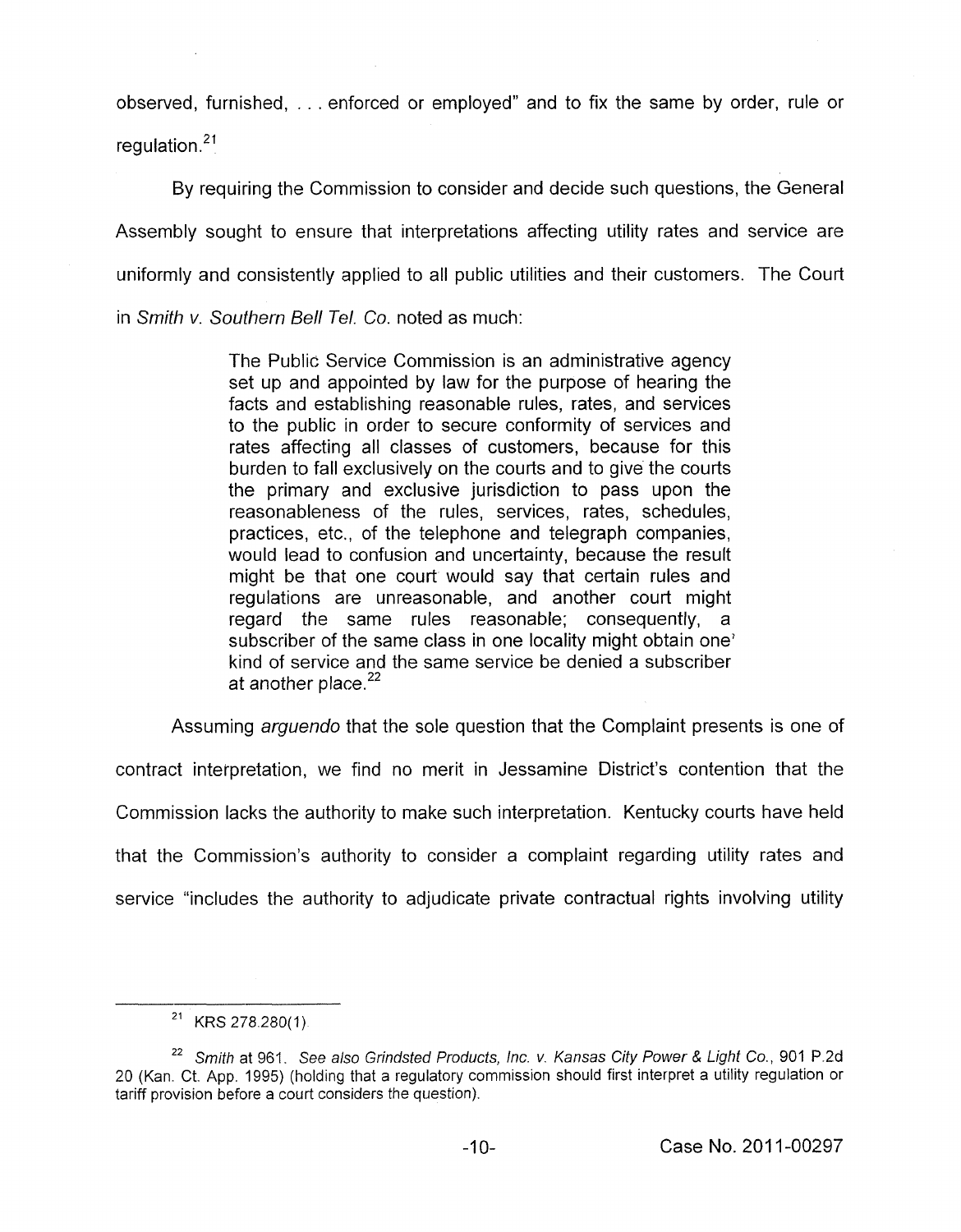rates and service" and that "[tlhe only limitation on this authority is that it cannot litigate claims for unliquidated damages."<sup>23</sup>

Interpreting the Interim Water Service Agreement falls squarely within the Commission's statutory authority. Such interpretation requires a review and interpretation of the provisions of Jessamine District's filed tariff, the Commission's regulations, and the provisions of KRS Chapter 278. The Commission routinely addresses questions of tariff interpretation. Moreover, as the agency that promulgated and enforces 807 KAR 5:066 - the Commission's water extension regulation, the Commission is uniquely suited to determine whether Rule 26 and the Interim Water Service Agreement's provisions are consistent with that regulation and thus enforceable.

Based upon our review of the pleadings, we find that the Commission has jurisdiction over the issues presented in the Complaint and that Jessamine District's Motion to Dismiss should be denied.

We next turn to Jessamine District's Motion to Hold in Abeyance. Jessamine District argues that the Commission should stay the current proceedings until "the Kentucky Court of Appeals, or higher appellate court, finally determines whether or not the PSC has the jurisdiction to hear the Complaint filed by Forest Creek."<sup>24</sup> It argues that its appeal of the Jessamine Circuit Court Order dismissing its Petition for

*See, eg, Republic Corp v Kentucky Power Co.,* No. 87-CA-00523-MR, **slip** op. at 5-6 **<sup>23</sup>** (Ky.Ct App June 10, 1988).

 $24$  Motion at 1.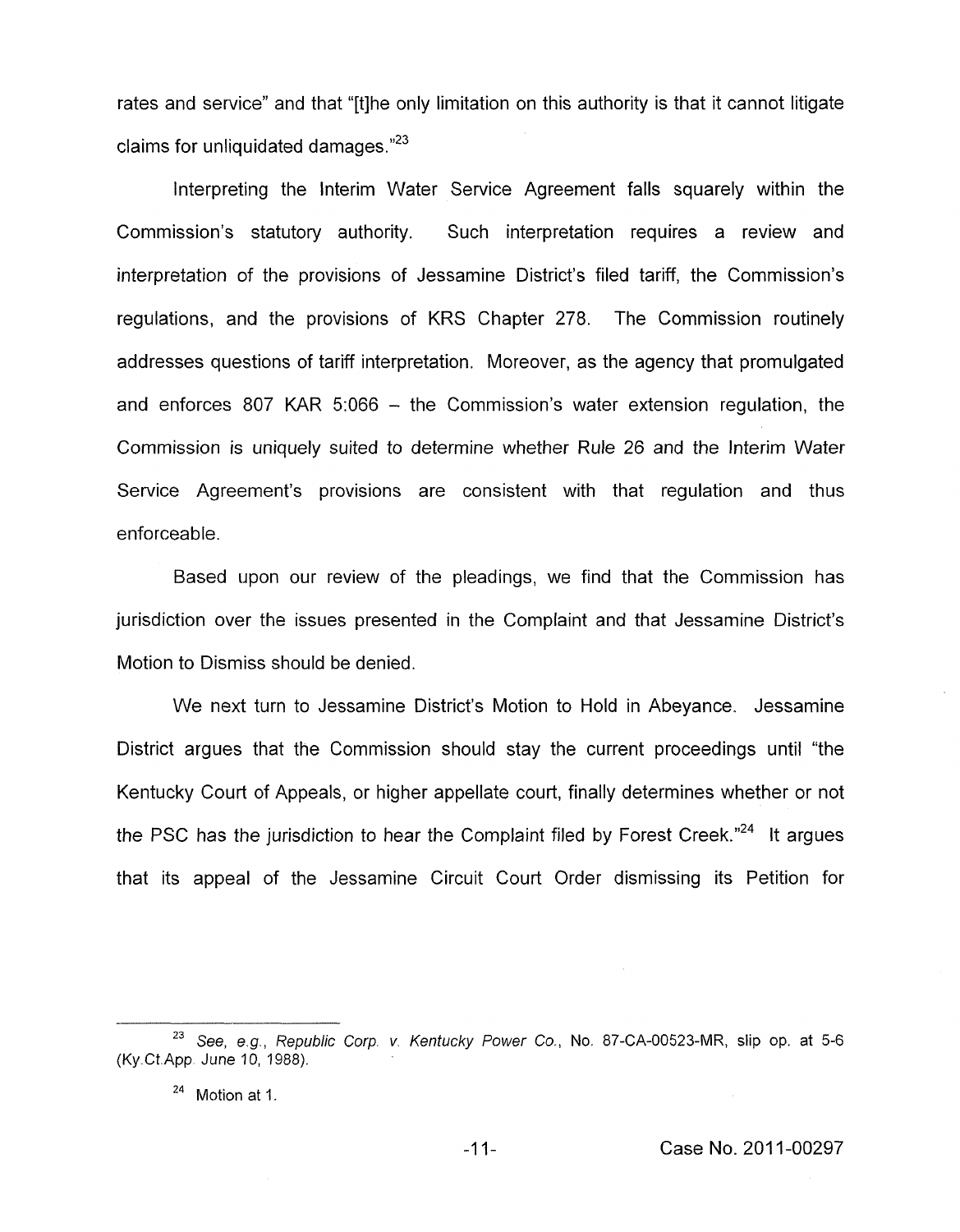Declaration of Rights directly affects the Commission's authority to proceed and the Commission's jurisdiction "is directly dependent upon the appellate court's decision." $^{25}$ 

The appeal pending before the Kentucky Court of Appeals is not determinative of the Commission's jurisdiction to hear the Complaint. It addresses only Jessamine Circuit Court's jurisdiction to adjudge Jessamine District's Declaration for Petition of Right. Jessamine Circuit Court did not address the Commission's authority to consider a complaint seeking an extension of water service. At the time the Circuit Court heard arguments on the Commission's motion to dismiss the Petition for Declaration of Rights, Forest Creek had yet to file its Complaint with the Commission.

Moreover, we note that the Jessamine Circuit Court proceeding was not far advanced. Only a petition and answer had been filed. No discovery had been conducted. No evidence had been taken. No arguments on the merits have been made. The Commission proceedings, therefore, will not be plowing old ground, nor will they be interfering with acourt proceeding that is well under way. In this respect, the case before us is unlike those to which Jessamine District refers in its Motion to Hold in Abevance. $26$ 

Having carefully considered the motion, we find no reason to hold this proceeding in abeyance. We further find that this matter should be scheduled for a hearing and that a procedural schedule should be established to allow the parties an opportunity to conduct discovery and submit written testimony.

*c* 

<sup>25</sup>*Id.* at *2* 

*Id.* <sup>26</sup>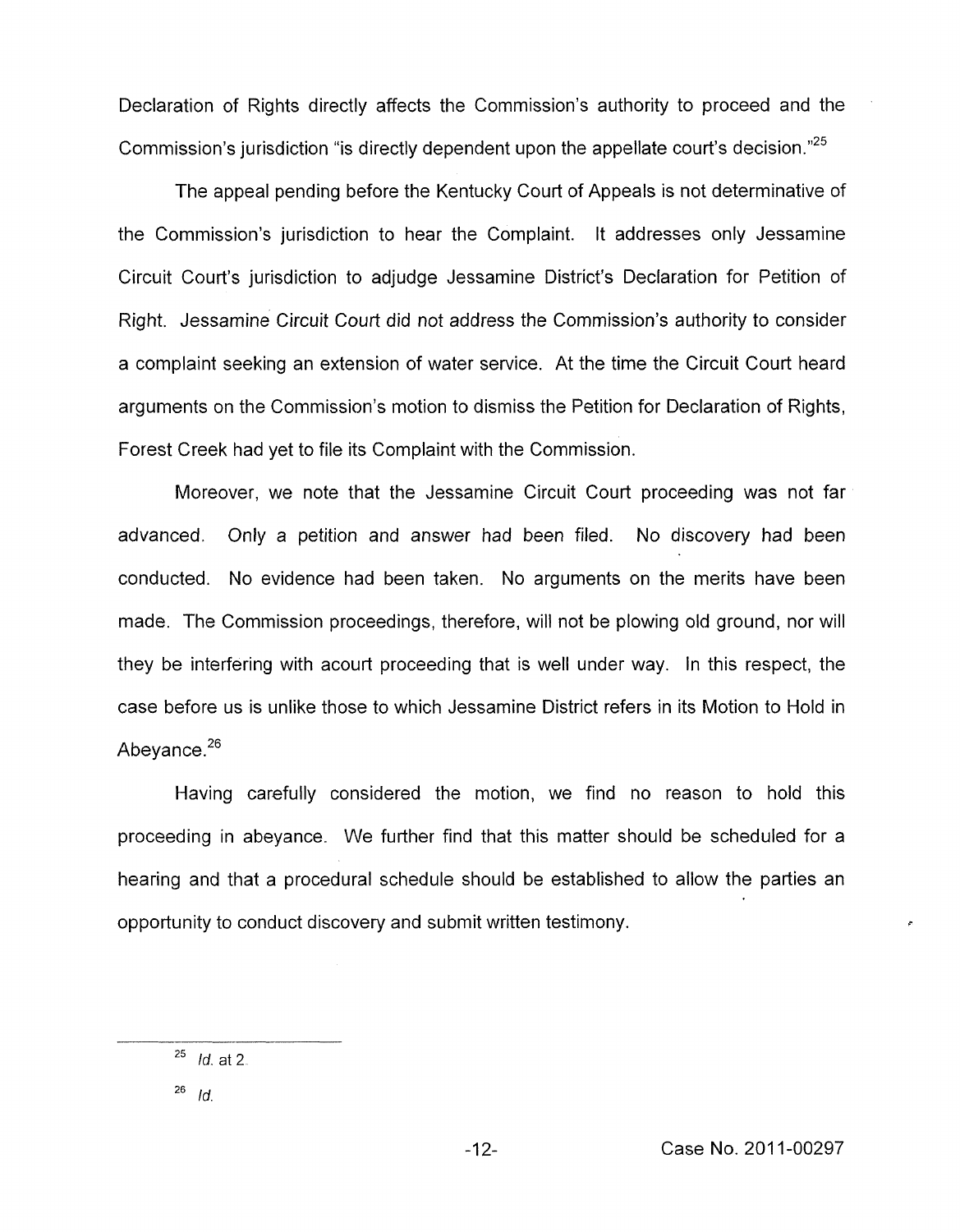IT IS THEREFORE ORDERED that:

1. Jessamine District's Motion to Dismiss is denied.

*2,*  Jessamine District's Motion to Hold In Abeyance is denied.

3. followed. The procedural schedule set forth in the Appendix to this Order shall be

a. All responses to requests for information shall be appropriately bound, tabbed and indexed and shall include the name of the witness who will be responsible for responding to the questions related to the information provided, with copies to all parties of record and eight copies to the Commission.

b. Each response shall be under oath or, for representatives of a public or private corporation or a partnership or association or a governmental agency, be accompanied by a signed certification of the preparer or person supervising the preparation of the response on behalf of the entity that the response is true and accurate to the best of that person's knowledge, information, and belief formed after a reasonable inquiry.

c. A party shall make timely amendment to any prior response if it obtains information that indicates that the response was incorrect when made or, though correct when made, is now incorrect in any material respect.

d. For any request to which a party fails or refuses to furnish all or part of the requested information, that party shall provide a written explanation of the specific grounds for its failure to completely and precisely respond.

**4.** Any party that files written testimony shall file with the Commission an original and eight copies. Written testimony shall be in verified form.

-1 **3-** Case No. 201 1-00297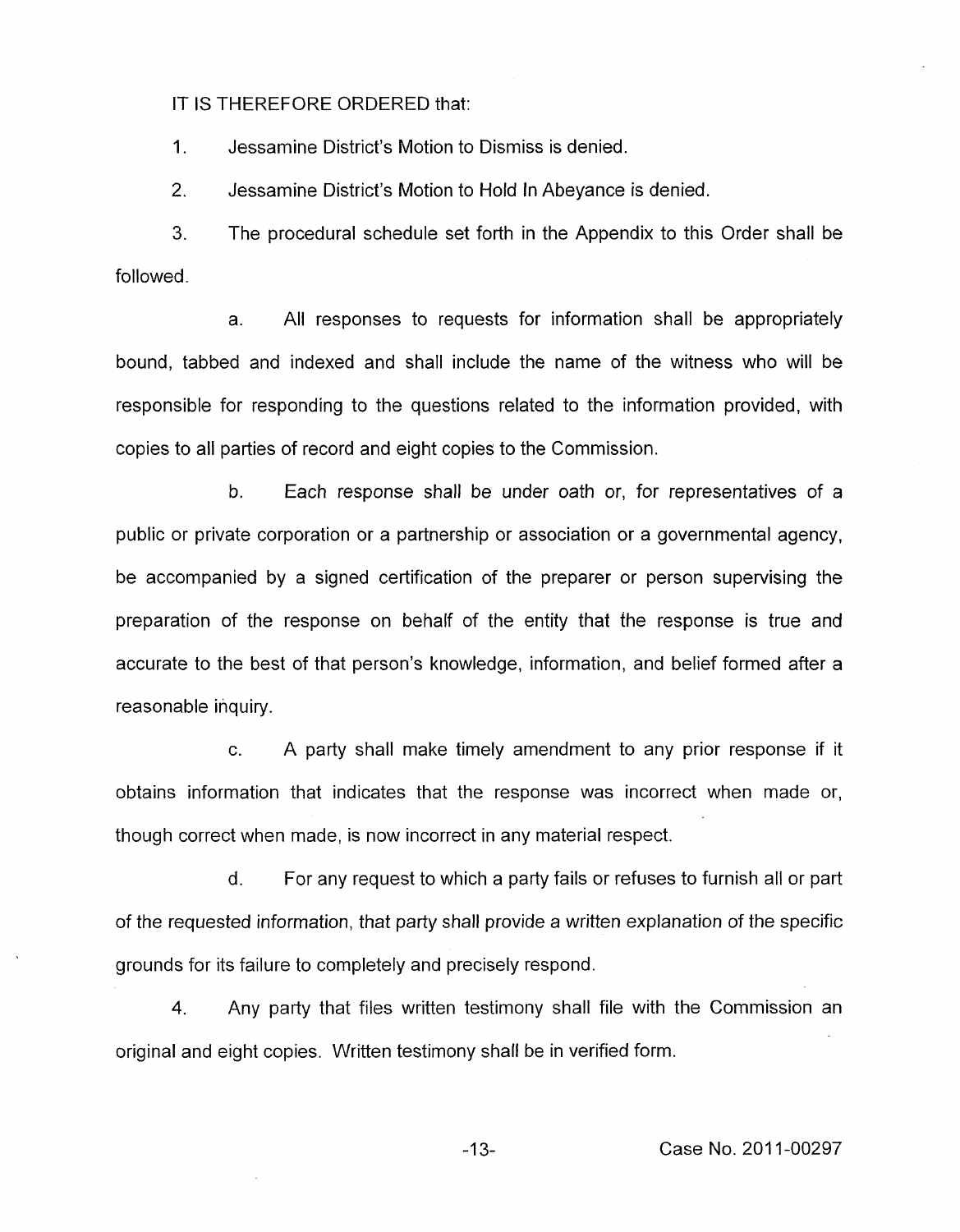*5.* The parties shall consider any request for information from Commission Staff as if ordered by the Commission.

6. Service of any document or pleading in paper form shall be made in accordance with 807 KAR 5:001, Section 3(7). Service upon a party shall be considered completed upon delivery of the document or pleading to the party or upon mailing the document or pleading to the party's address of record.

7. Any party filing a document or pleading with the Commission shall serve such document or pleading upon all other parties to this proceeding.

8. Any document or pleading that a party serves upon the other parties to this proceeding shall also be filed with the Commission.

9. At any hearing in this matter, neither opening statements nor summarization of direct or rebuttal testimony shall be permitted.

IO. Direct examination of witnesses shall be limited to the authentication and adoption of that written testimony. No summarization of written testimony by the witness shall be permitted.

11. Witnesses who have filed written direct and rebuttal testimony shall present that testimony at the same sitting. Opposing parties may cross-examine such witnesses on both direct and rebuttal testimonies.

12. Motions for extensions of time with respect to the schedule herein shall be made in writing and will be granted only upon a showing of good cause.

13. Pursuant to **KRS** 278.360, the record of the formal hearing in this matter shall be by videotape.

-14- Case No. 2011-00297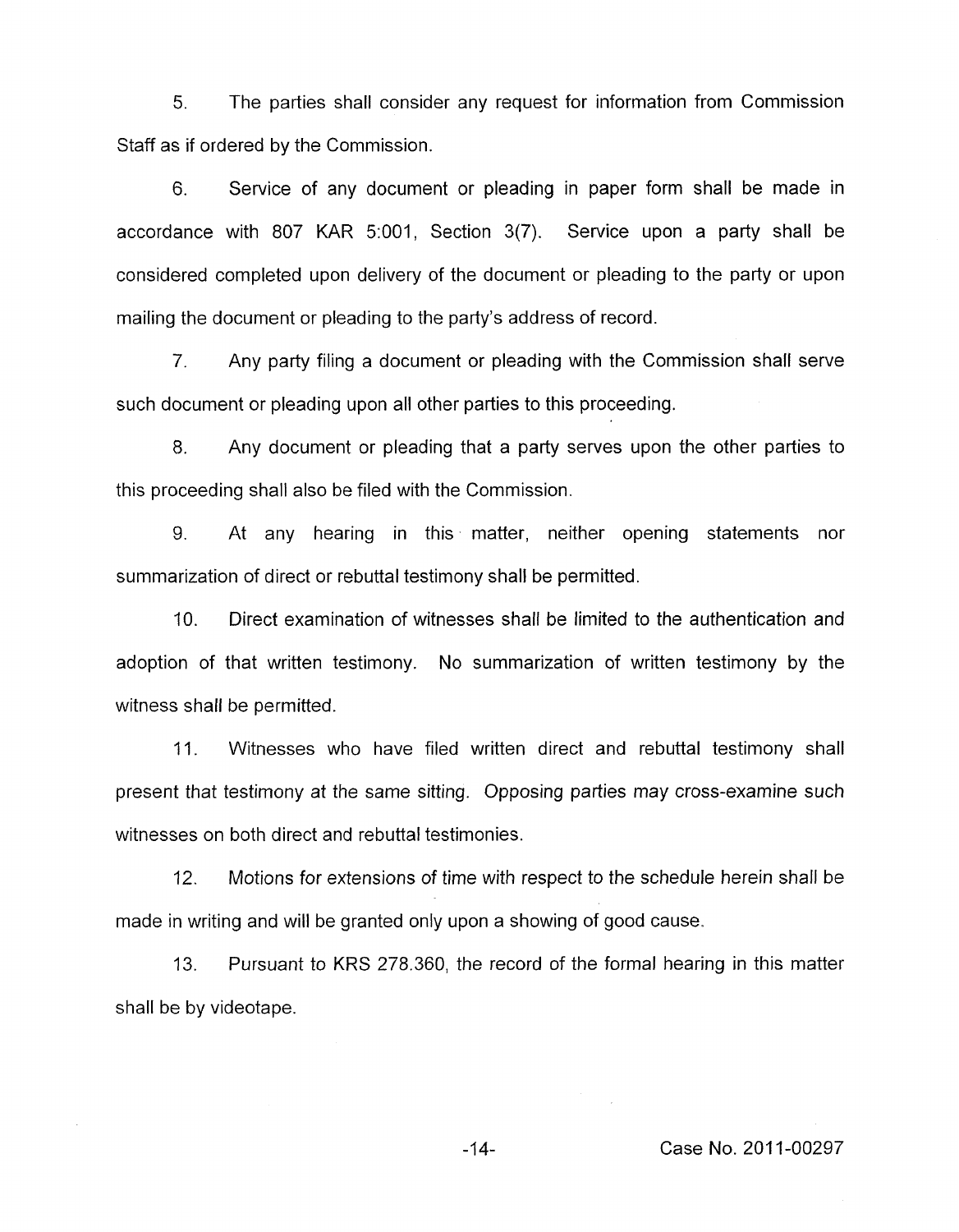14. Briefs shall not exceed 40 pages in length. When referring to a segment of the digital video record in its brief, a party shall set forth the month, day, year, hour, minute, and second at which the reference begins, as recorded on the digital video record (e.g., VR: 08/10/10; 14:24:05).

15. Commission Staff shall make a written exhibit list and shall file this list with the Commission with all exhibits and a copy of the video transcript of the hearing.

By the Commission



ATTEST:

Caronh. Brunwell for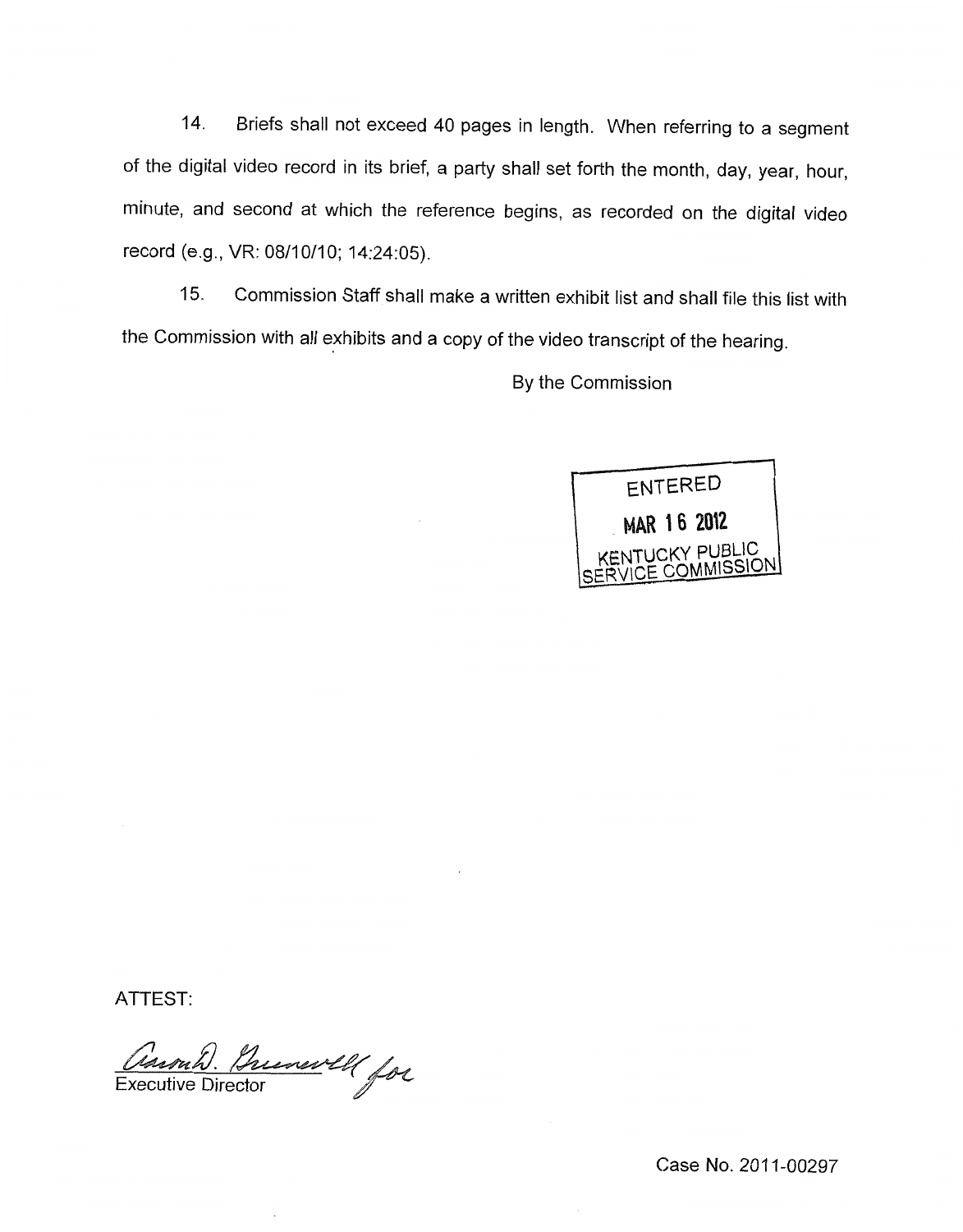## APPENDIX

# APPENDIX TO AN ORDER OF THE KENTUCKY PUBLIC SERVICE COMMISSION IN CASE NO. 2011-00297 DATED MAR 16 2012

| Parties' response to initial requests for information shall be filed with the<br>Commission and served upon opposing parties no later than  04/13/2012                                                                                                                                                |  |
|-------------------------------------------------------------------------------------------------------------------------------------------------------------------------------------------------------------------------------------------------------------------------------------------------------|--|
| Parties may file supplemental requests for information with the<br>Commission and served upon opposing parties no later than  04/27/2012                                                                                                                                                              |  |
| Parties' response to supplemental requests for information shall be filed with<br>the Commission and served upon opposing parties no later than  05/11/2012                                                                                                                                           |  |
| Forest Creek shall file with the Commission the written testimony                                                                                                                                                                                                                                     |  |
| Requests for information to Forest Creek shall be filed with the Commission                                                                                                                                                                                                                           |  |
| Forest Creek's responses to requests for information shall be filed with the                                                                                                                                                                                                                          |  |
| Jessamine District shall file with the Commission the written testimony                                                                                                                                                                                                                               |  |
| Requests for information to Jessamine District shall be filed with the<br>Commission and served upon Jessamine District no later than  07/20/2012                                                                                                                                                     |  |
| Jessamine District's responses to supplemental requests for information<br>shall be filed with the Commission and served upon all parties no later than08/03/2012                                                                                                                                     |  |
| Forest Creek shall file rebuttal testimony, in verified form, no later than  08/17/2012                                                                                                                                                                                                               |  |
| An informal conference shall be held at the Commission's offices in<br>Frankfort, Kentucky for the purpose of considering the possibility of<br>settlement, the simplification of issues, and any other matters that may<br>aid in the handling or disposition of this case, beginning at 10:00 a.m., |  |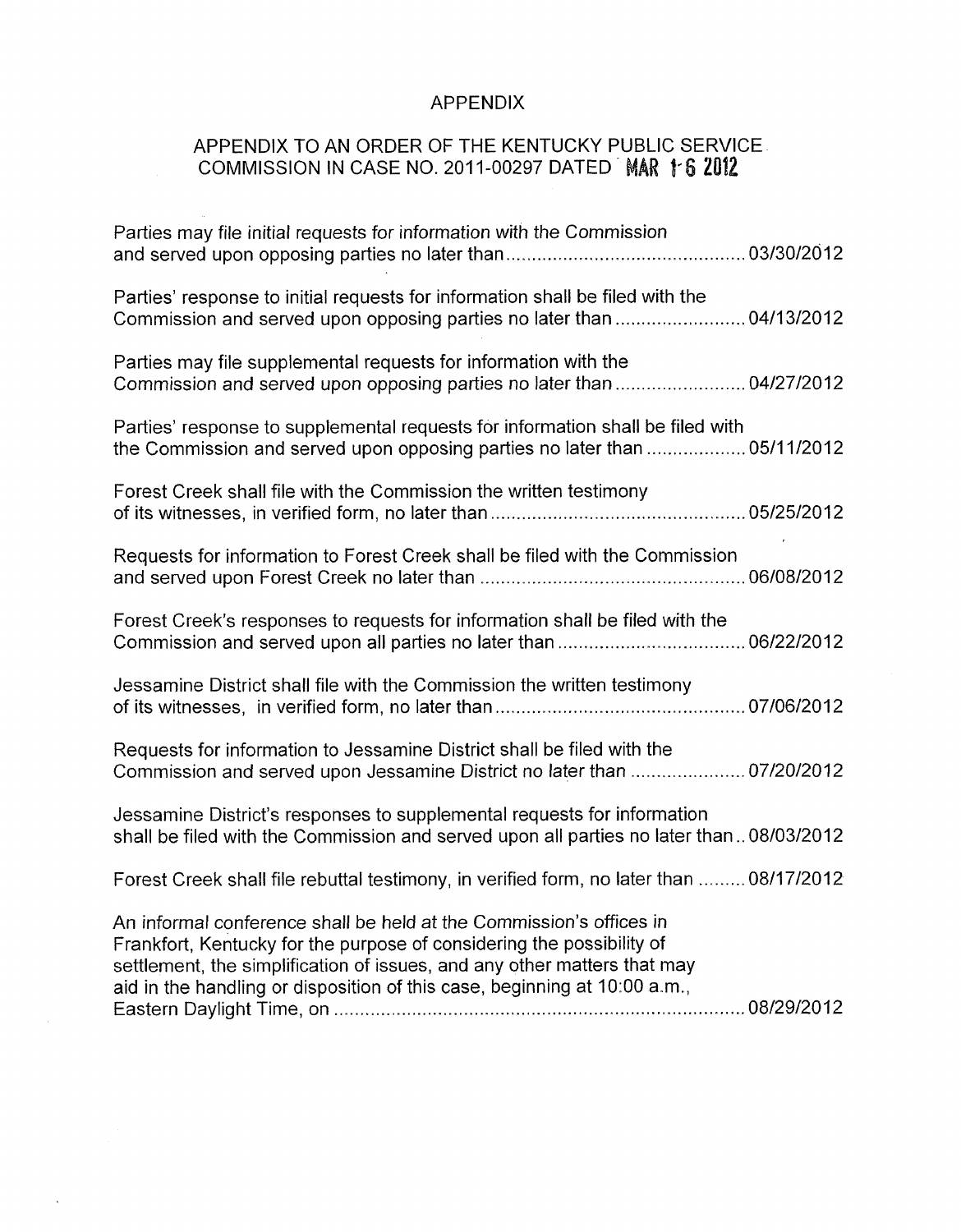Public Hearing is to begin at 1O:OO a.m., Eastern Daylight Time, in Hearing Room 1 of the Commission's offices at 211 Sower Boulevard, Frankfort, Kentucky, for the purpose of cross-examination of witnesses ......". ... . . . . ".. . . . ".. 09/05/2012

Written Briefs, if any, shall be filed with the Commission no later than ............ 10/05/2012

 $\bar{z}$ 

 $\overline{a}$